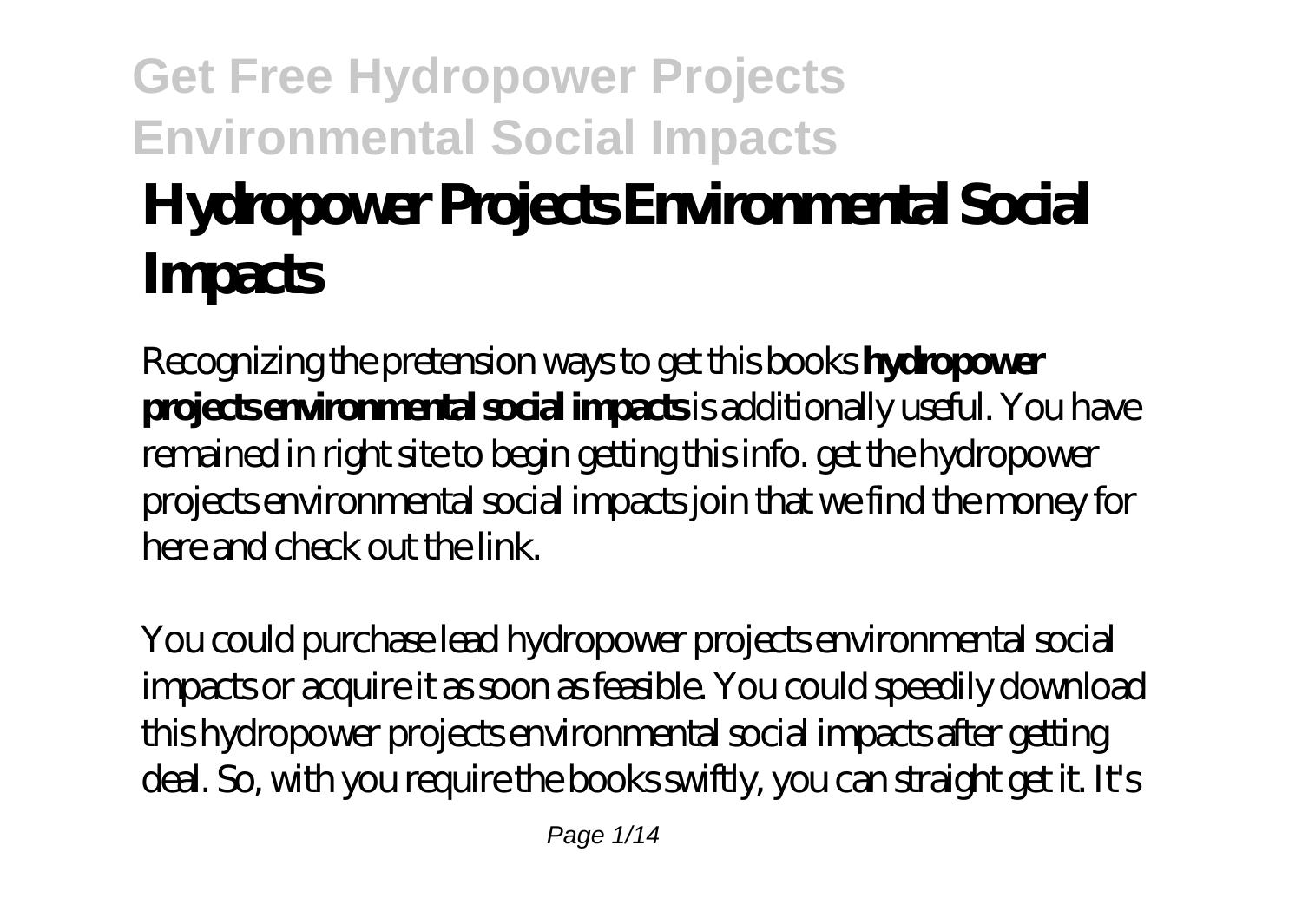fittingly unconditionally easy and in view of that fats, isn't it? You have to favor to in this declare

**Environmental and Ecological Impacts Associated with Hydroelectric Power Plants IFC Sustainability Webinar: Good Practice on Environmental Flows for Hydropower Projects** Dardanelles Hydroelectric Plant: Social and Environmental Impacts Why We Should Stop Building Dams

Alvaro Umaña | The Diquis Hydroelectric Project: Social, economic and environmental impacts

【Book Launch Webinar】Climate Change Governance in Asia**IFC Advises on Baselines for Hydropower Projects to Protect Environment \u0026 Local Livelihoods** Pakistan and Azad Kashmir Boundaries | Holarh Bridge | Karot Hydropower Station And Karot Dam Bridge Page 2/14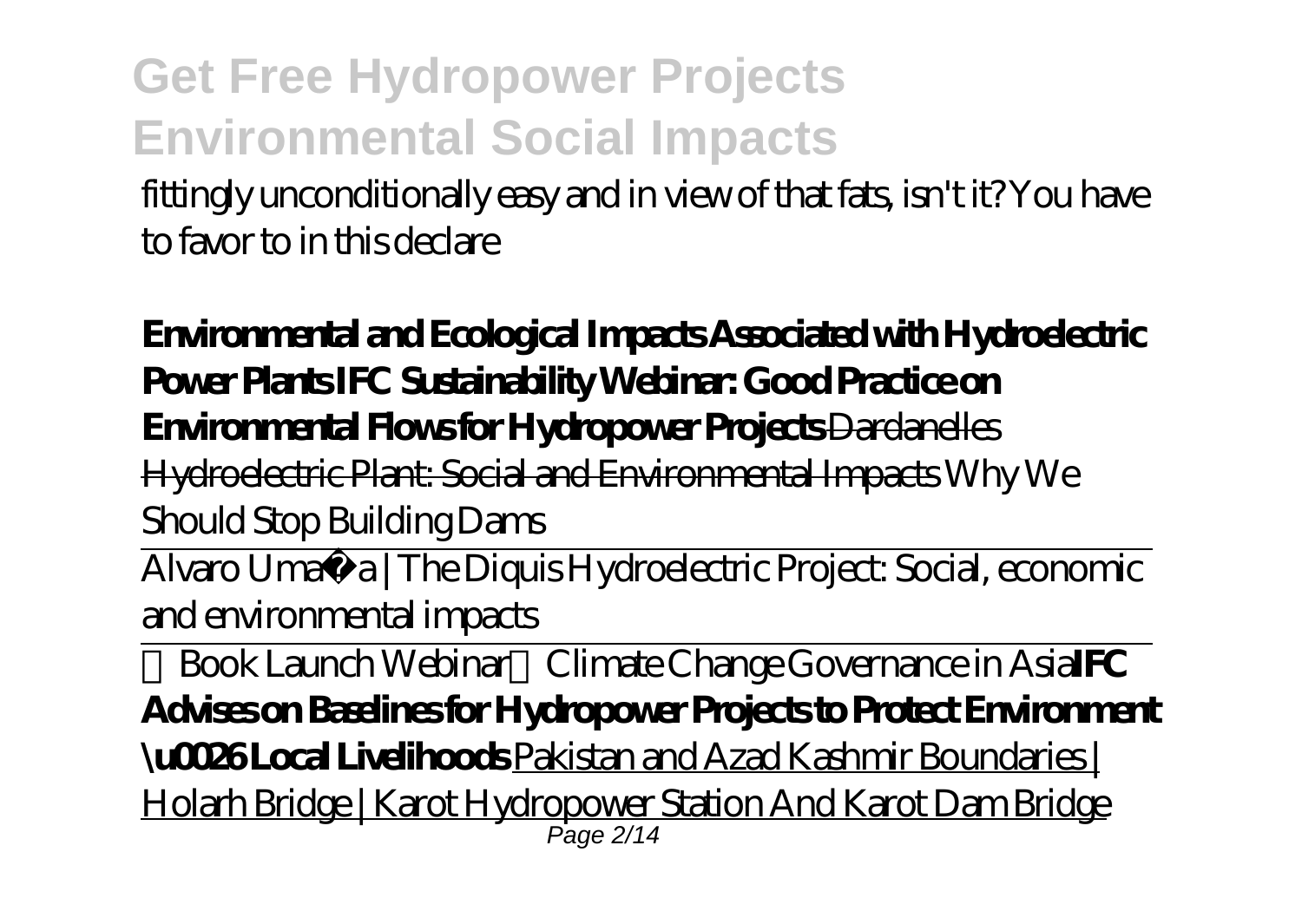IFC Performance Standards on Environmental and Social Sustainability Dammed if We Do: A Closer Look at the Dangers of Mega Hydro | Hayley Stuart | TEDxSunValley Rampur Hydropower Project: Improving Social Development

Bjorn Lomborg Declares "False Alarm" on Climate HysteriaAfter Largest Dam Removal in U.S. History, This River Is Thriving | National Geographic *Why renewables can't save the planet | Michael Shellenberger | TEDxDanubia* The Environmental Effects of Dams Future360.tv: What are the environmental impacts of energy? Which Power Source Is Most Efficient? Hydroelectricity Pros and Cons You Must Be Aware Of Micro Hydro Power Plant Hydroelectric Power Plant Working Animation *How Run of the River Hydroelectric Power Station Works*

Hydro Power Plant (Run-of-the-River-Project) Hydropower: Page 3/14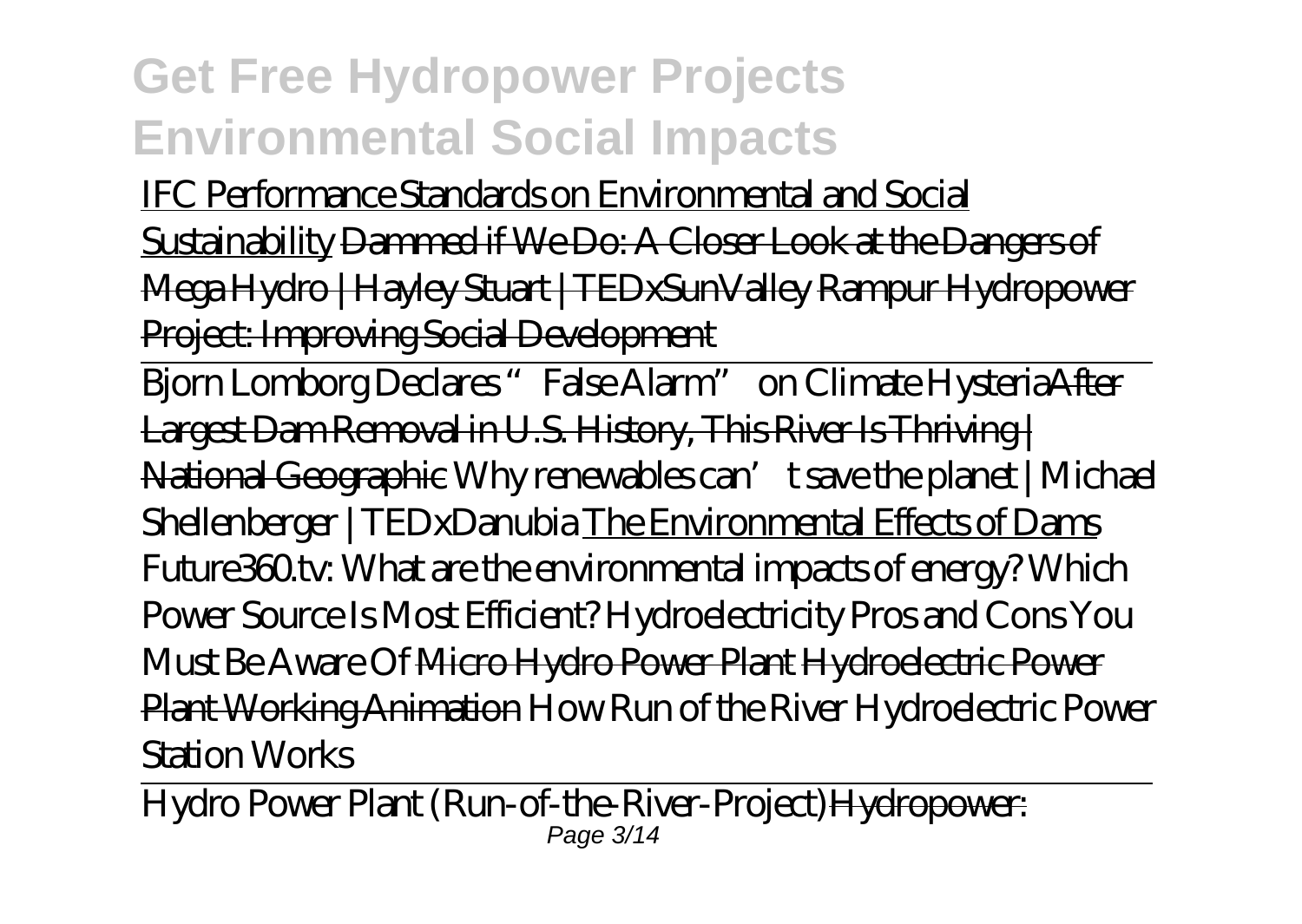China's world \"business card\" **The dam dilemma: how to balance hydropower, rivers \u0026 people | Jessie Moravek | TEDxFulbrightGlasgow** Myanmar Officials Work to Advance Environmental and Social Sustainability in Hydropower EGV 1101 - Hydropower and Calculations Top 15 Countries with HYDROELECTRICITY PRODUCTION by Country - since 1990 renewable energy source NCERT Class 11 Economics Chapter 9: Environment and Sustainable Development (Examrace) | English Sources of Energy Class 10 | CBSE Physics | Science Chapter 14 | NCERT Solutions | Vedantu Class 10 **Classification of Hydroelectric Power Plants | Skill-Lync Hydropower Projects Environmental Social Impacts**

These countries have not accounted for the environmental impacts of large dams, which include deforestation and the loss of biodiversity, or Page 4/14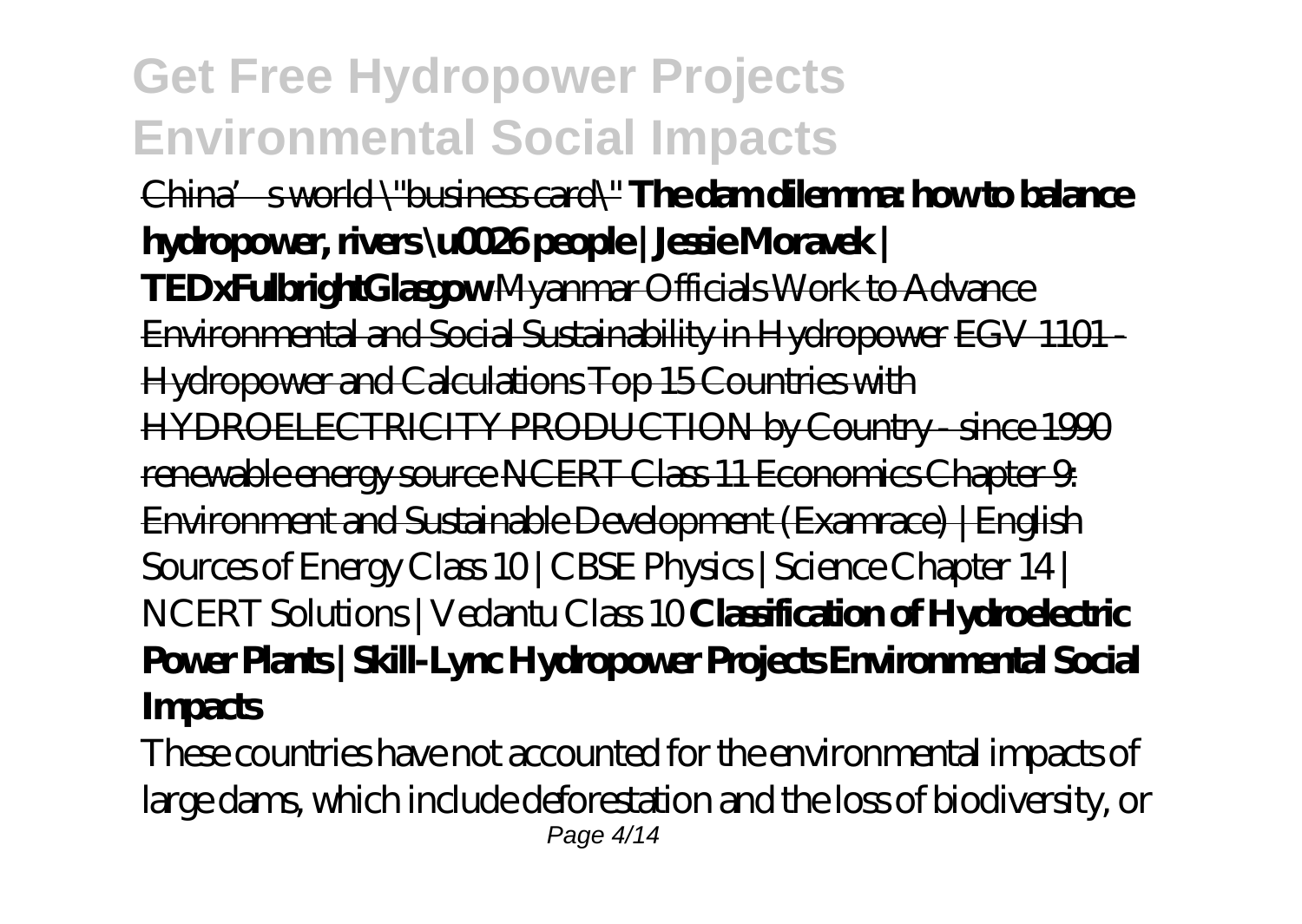### **Get Free Hydropower Projects Environmental Social Impacts** the social consequences, such as the displacement of...

#### **Social and environmental costs of hydropower are ...**

This evaluation assesses whether ADB is adequately emphasizing the mitigation measures for adverse environmental and social impacts of hydropower projects and to provide recommendations for improving their design and implementation.

**Social and Environmental Impacts of Selected Hydropower ...** However, the development of hydropower has been extensively criticised over many years because of its potential negative environmental and social impacts. The impacts of hydropower projects are often cumulative over large parts of river basins, affecting sensitivities such as biodiversity sites, communities and other water Page 5/14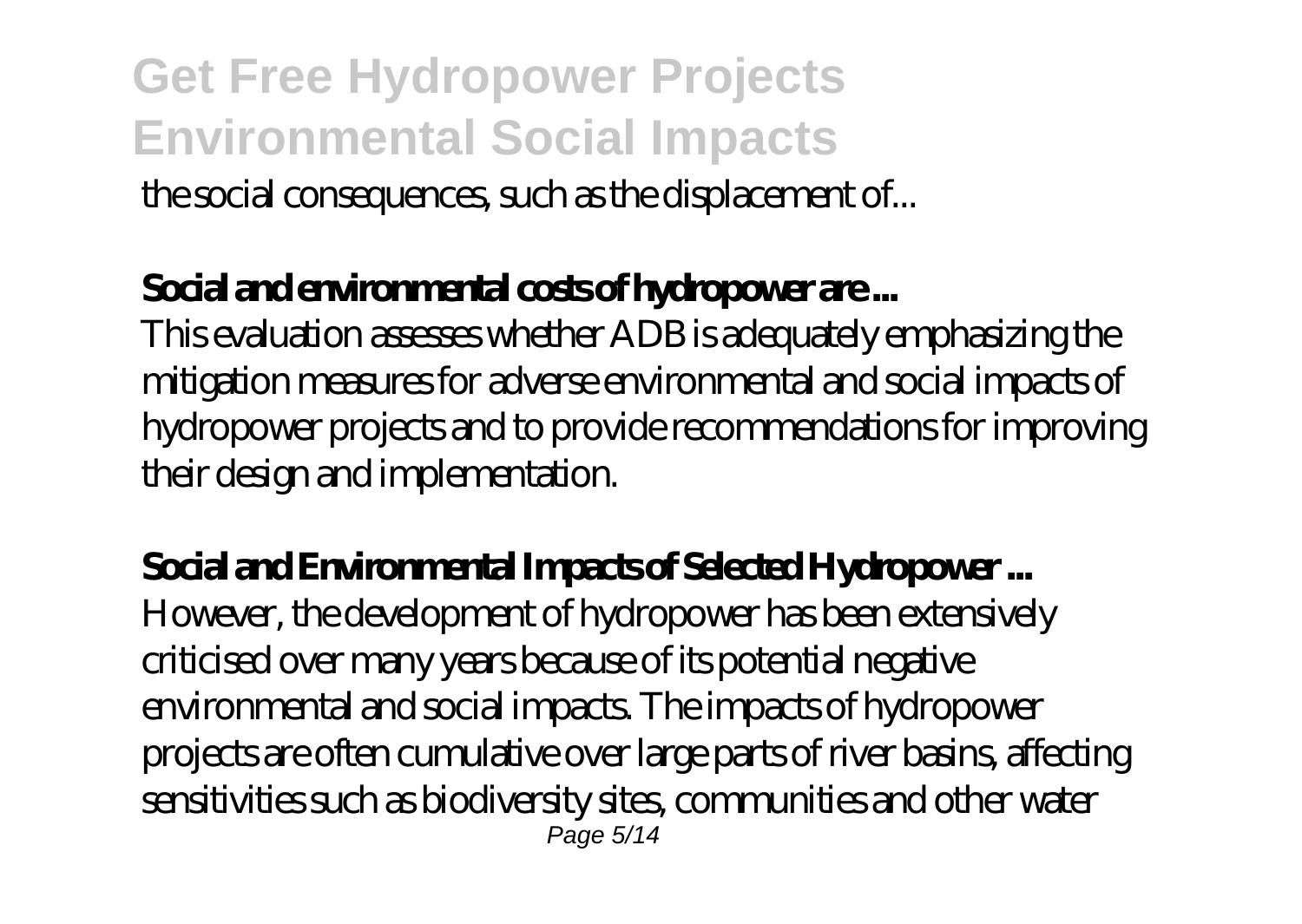#### **Environmental, Climate and Social Guidelines on Hydropower ...**

Environment and social issues management is a sustainability topic that is defined and assessed for in the hydropower sector by the Hydropower Sustainability Tools. This topic covers the processes used to identify, avoid, minimise and mitigate negative impacts through the life of a hydropower project.

#### **Environmental and Social Issues — Hydropower ...**

changes in the hydrological balance caused by the construction of the dam, reservoirs and canals; • evaporation losses from reservoirs;

• expected rise in groundwater table, and. • impact on aquatic ecosystems including fish; aquatic birdlife, spawning areas and seasonal Page 6/14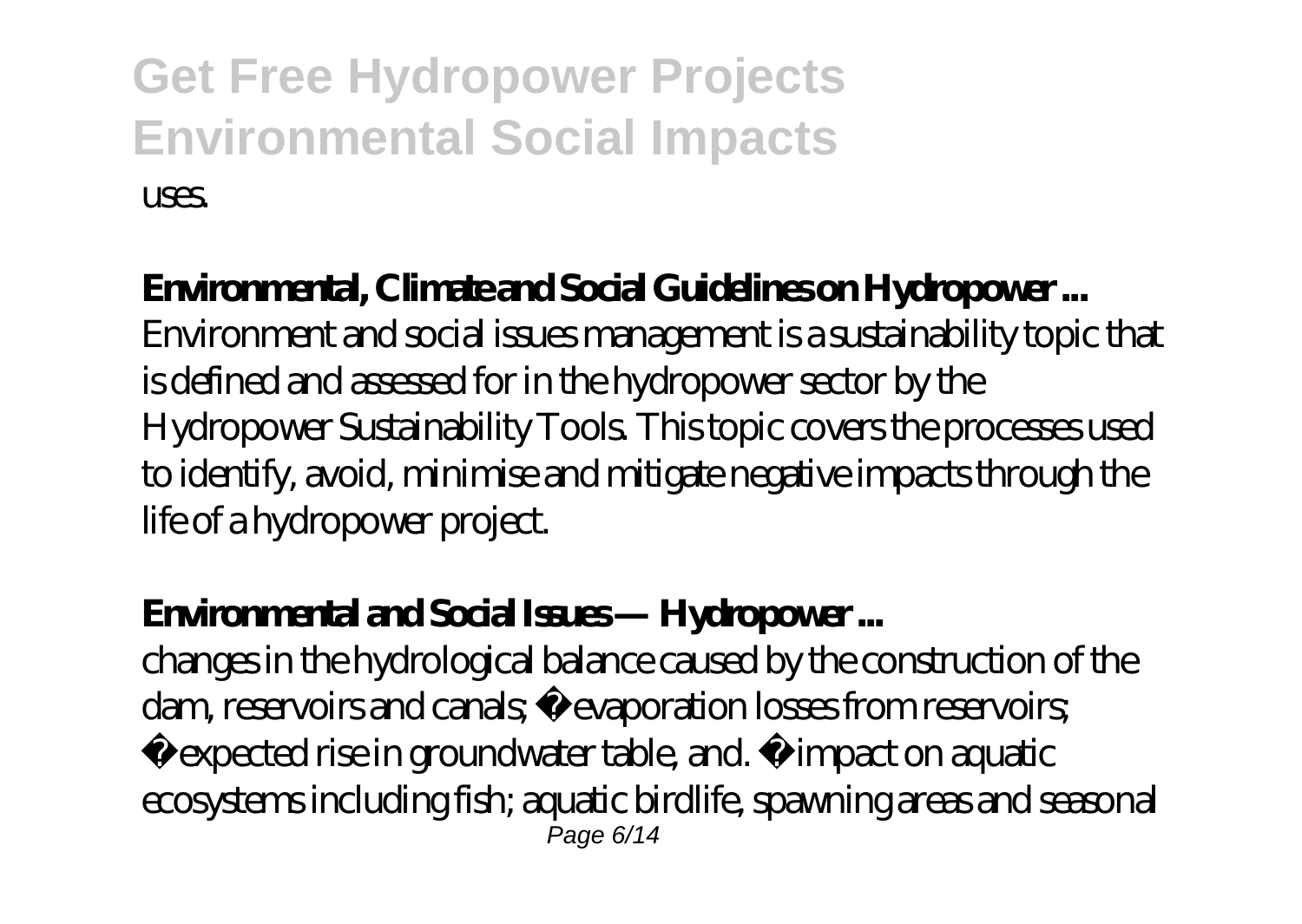### **Get Free Hydropower Projects Environmental Social Impacts** migration. Drainage.

#### **Hydropower Projects: Environmental & Social impacts ...**

vi Table 3-3 Key environmental laws, policies, and instruments for hydropower development 16 Table 3-4 Standard weights for the subcriteria used in the MCA 20 Table 4-1 Typical environmental impacts of hydropower plants 22 Table 4-2 River length affected by hydropower project 23 Table 4-3 E-flow prescriptions in the EIA reports for projects 29 Table 4-4 Fish impact mitigation measures in the ...

#### **Managing Environmental and Social Impacts of Hydropower in ...**

Environmental and social assessment The assessment of environmental and social risks and impacts of hydropower projects should Page 7/14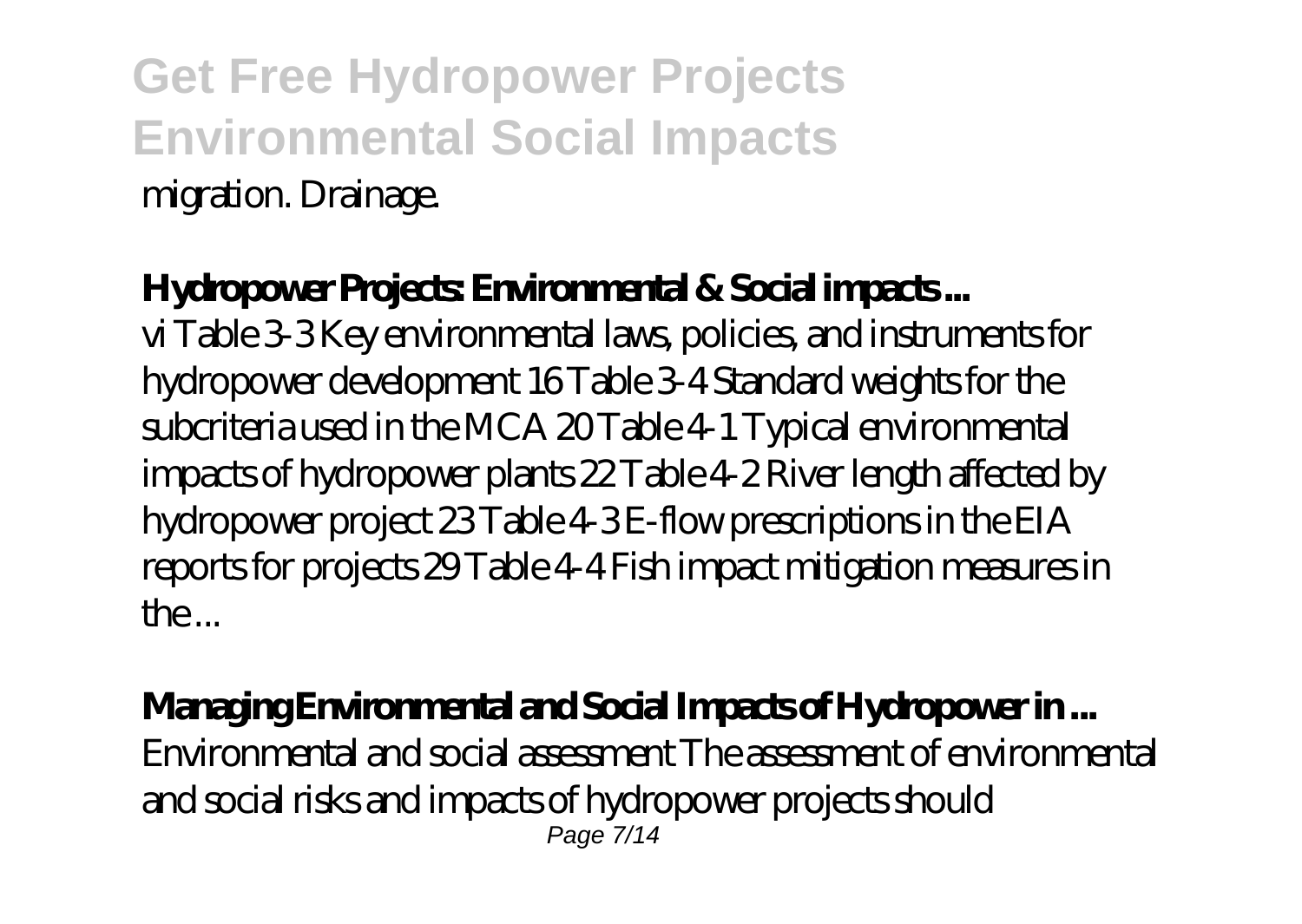systematically identify and where relevant assess the specific issues related to cumulative impacts, transboundary impacts, indirect impacts and disaster risks.

#### **Environmental and Social Guidance Note for Hydropower Projects**

Change in hydrological flow regimes, deteriorating water quality, migration corridors barriers, sedimentation, greenhouse gas emission and biodiversity loss are environmental impacts of hydropower projects. Appropriate mitigation measures are required to sustainably generate hydropower. These are also discussed in the paper

#### **Environmental Impacts of Hydropower and Alternative ...**

Environmental & social impacts of the Khudoni hydropower project 9 It should also be noted that approximately the same amount of forest Page 8/14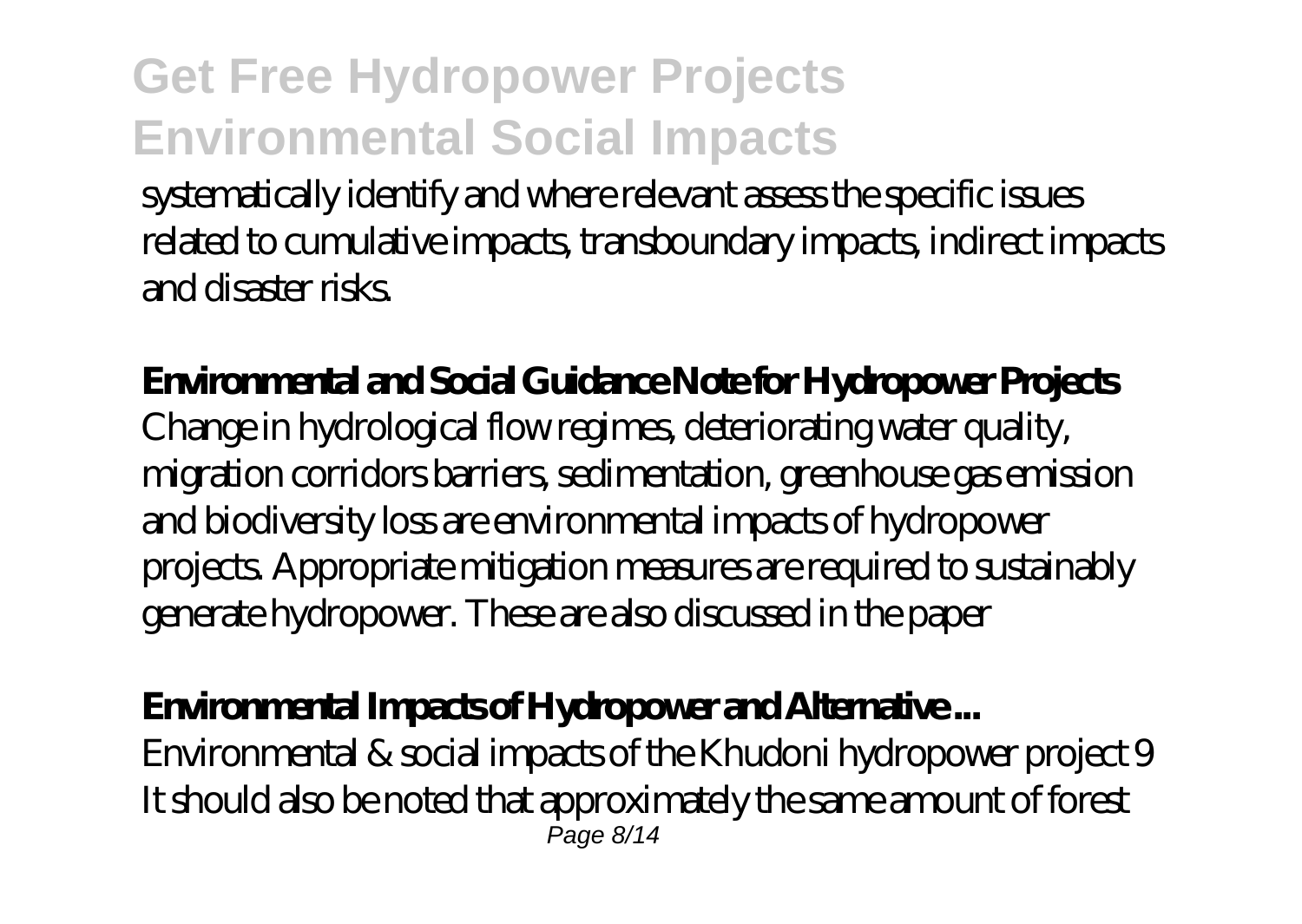ecosystems were destroyed in the Borjomi district during the Russian military aggression of August 2008, and the Georgian authorities described the damage as 'ecocide,' assessing the damages at USD 1 billion.

#### **Environmental & social impacts of the Khudoni hydropower ...**

Environmental Impacts of Hydroelectric Power Land use. The size of the reservoir created by a hydroelectric project can vary widely, depending largely on the size of... Wildlife impacts. Dammed reservoirs are used for multiple purposes, such as agricultural irrigation, flood control, and... ...

#### **Environmental Impacts of Hydroelectric Power | Union of ...**

This document, the Environmental and Social Impact Assessment Page 9/14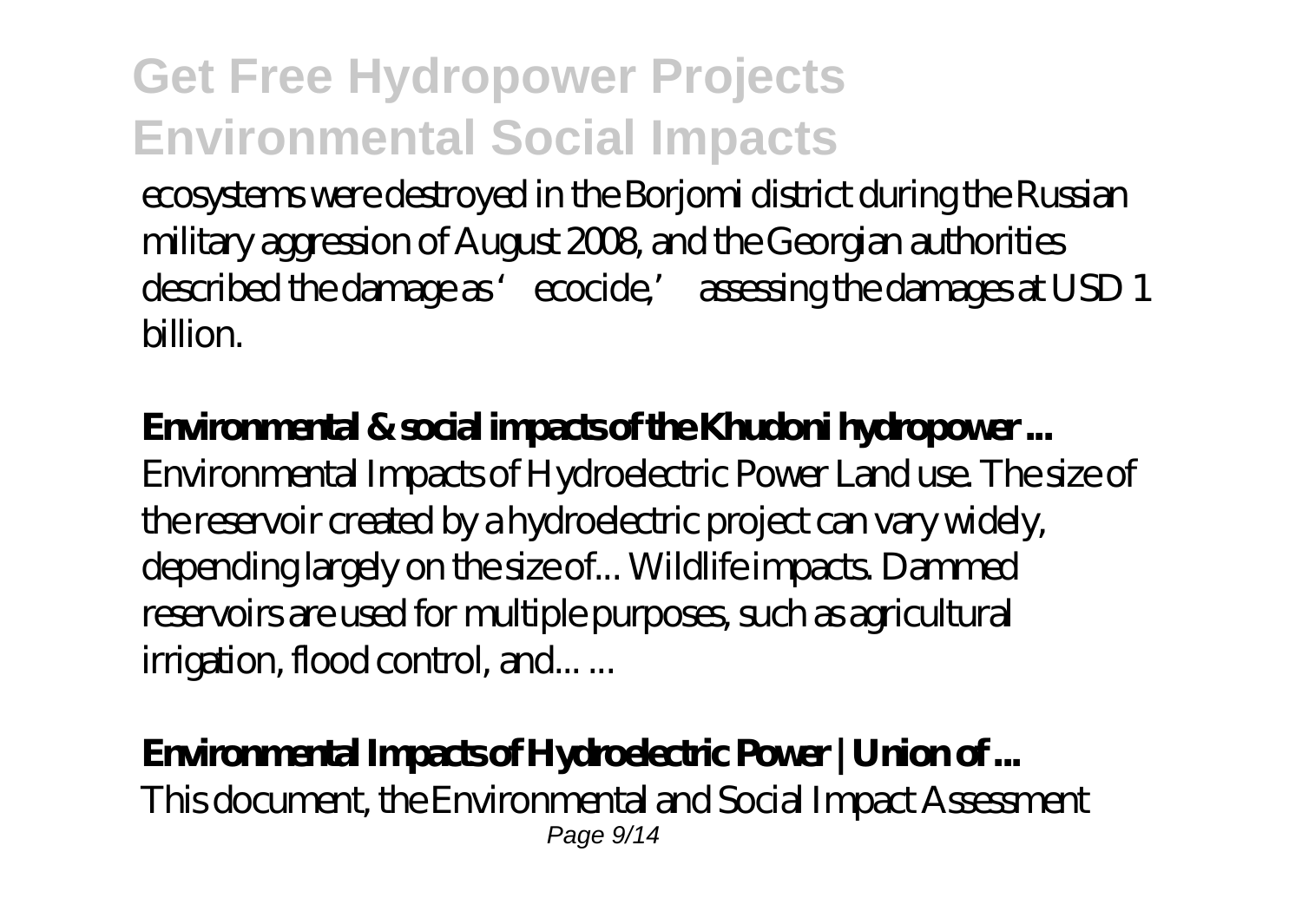Guidelines for Hydropower Projects in the Myanmar (ESIA Guidelines) has been developed based on the need to assess the environmental and social Impact of hydropower projects in for the Department oMyanmar f Environmental Conservation within the

#### **Environmental and Social Impact Assessment Guidelines for ...**

Hydropower's social and environmental impacts may be problematic, but the local and atmospheric pollution generated by a typical hydropower plant is still dwarfed by a comparably-sized coal ...

#### **The Costs and Benefits of Hydropower | Innovation ...**

Similar to the Elwha, these dams would have qualified as "small hydropower" by nearly all definitions, yet each one had substantial environmental and social impacts. The Penobscot and Elwha dams... Page 10/14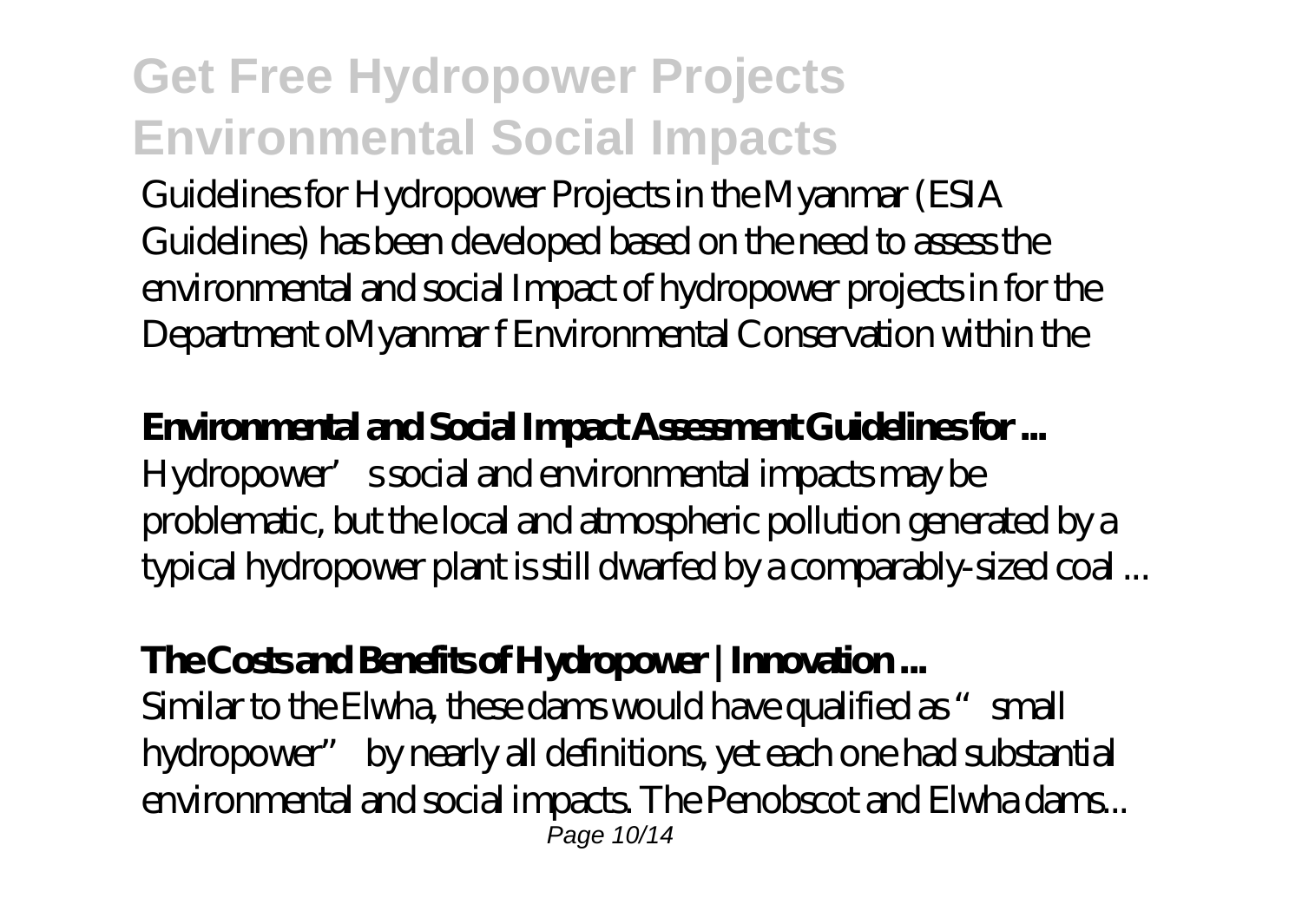#### **The Unexpectedly Large Impacts Of Small Hydropower**

Environmental and social impact assessments examine the social and environmental consequences of a project prior to execution and provide information to decision makers and the public about the environmental implications of proposed actions before decisions are made. This document dated November 2017 is provided for the ADB project 49223-001 in Georgia.

#### **Nenskra Hydropower Project: Environmental and Social ...**

Impact of Small Hydropower Projects. By: Syed Ahmad Amin Shah / On: Feb 01, 2017 / Environmental Effects, Small Dams, Penstock. R enewable energy can make a significant contribution to carbon dioxide (CO 2) emissions reduction. It should be accepted that although Page 11/14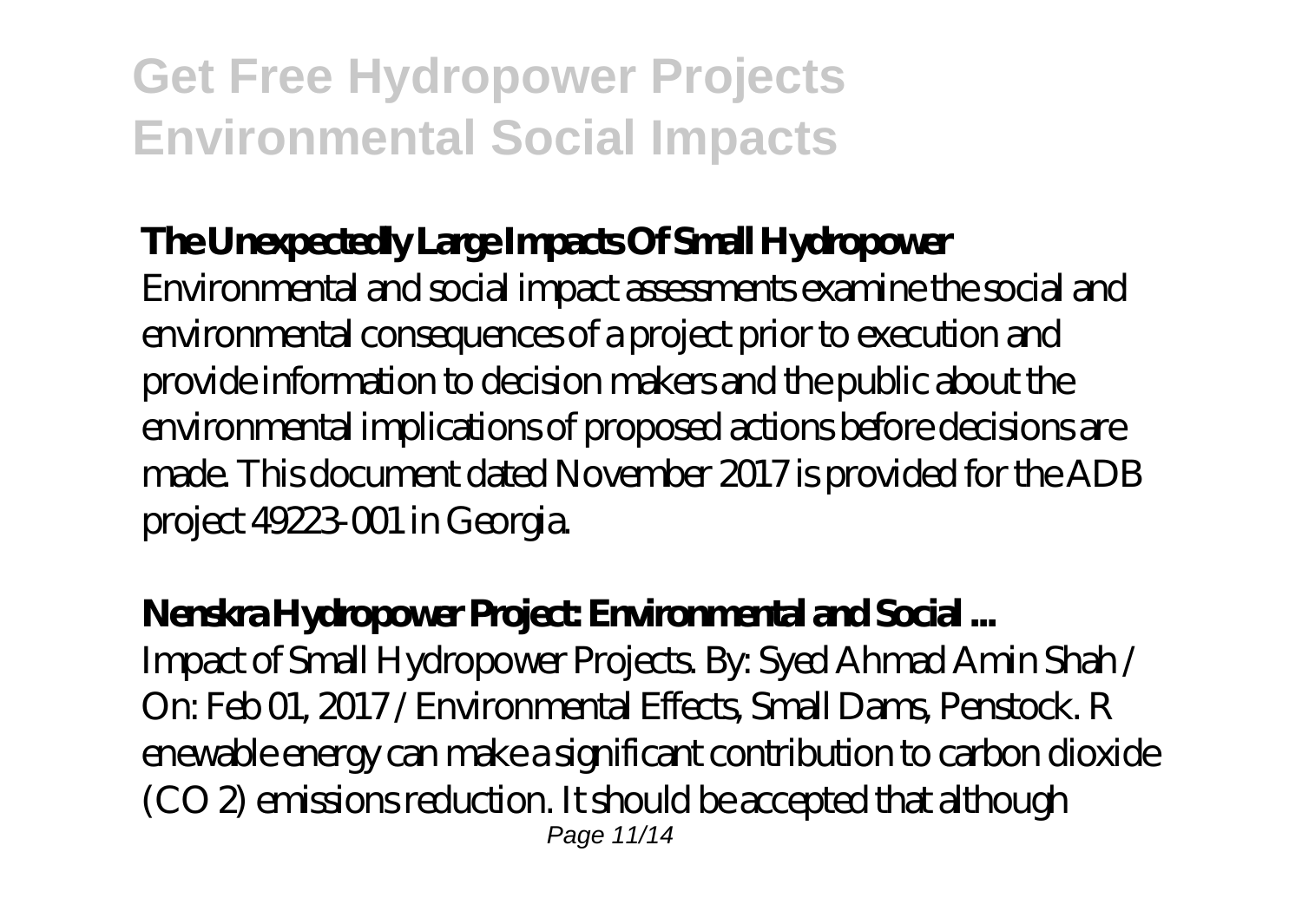through having no emissions of CO 2 and other pollutants, electricity production in small hydro plants is environmentally rewarding, the fact is that due to their location in sensitive areas, local impacts are not always negligible.

#### **Impact of Small Hydropower Projects - Environmental ...**

The Environmental and Social Impact Assessment Report is based on Georgian Law on "Environmental Permit". According to the article 4, paragraph 1, subparagraph "m", "location of a Hydro Power Plant (2 MW - less and higher capacity) and Thermal Power Plant (10 MW - and higher capacity) is subject to the ecological expertise.

#### **Environmental and Social Impact Assessment Report**

The WB provides detailed guidelines for the EA process. The Gibe III Page 12/14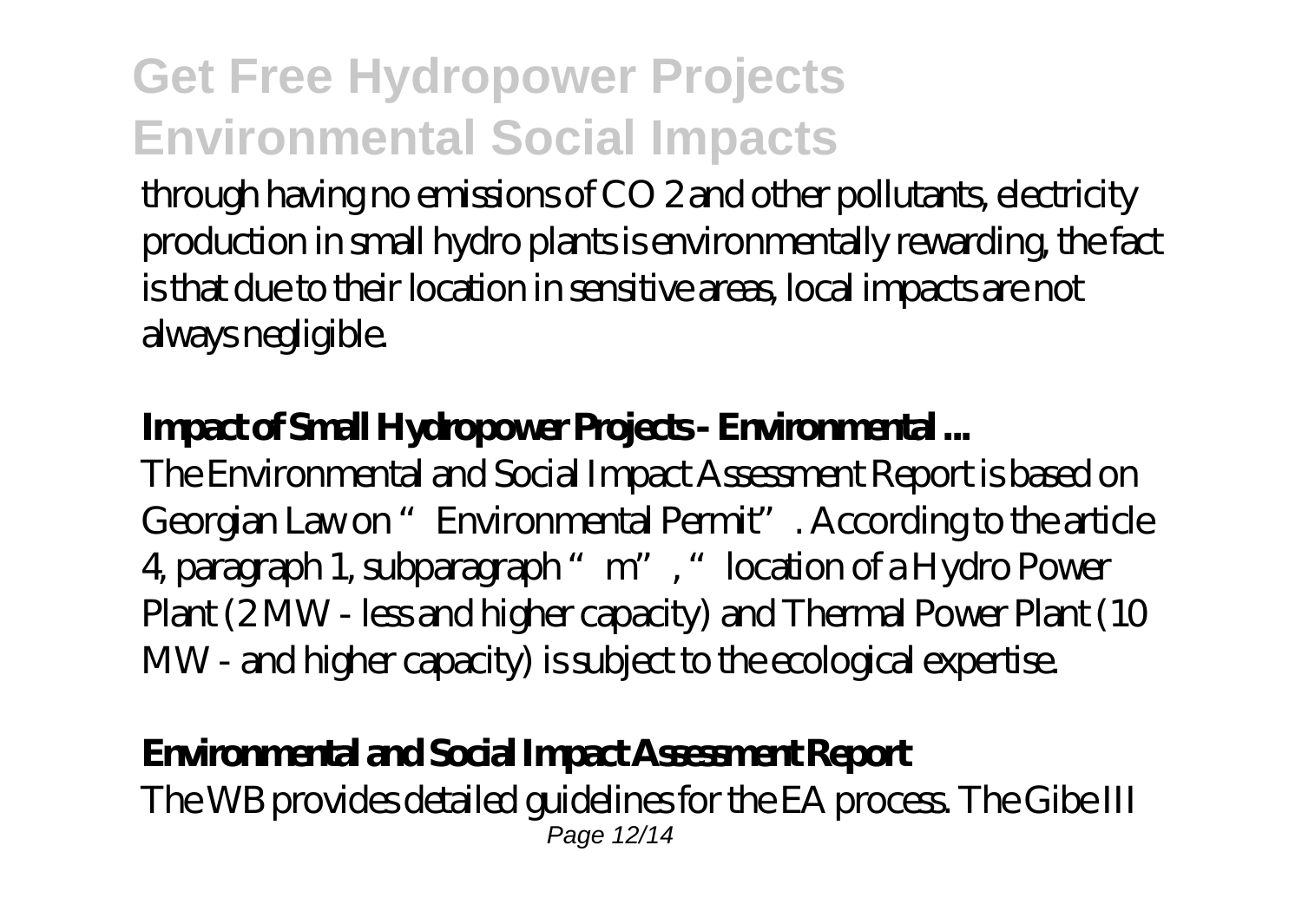hydropower project falls under Category A as per WB Performance Standards and its procedures for project appraisals. The WB policies and guidelines dealing with environmental and social issues related to the project were taken into consideration for preparation of this ESIA.

#### **EXECUTIVE SUMMARY ENVIRONMENTAL AND SOCIAL IMPACT ASSESSMENT**

GBEDIN MINI HYDROPOWER PROJECT ENVIRONMENTAL AND SOCIAL IMPACT ASSESSMENT FINAL REPORT JUNE 20 2019 LOCATION: Nimba County, Liberia PROPONENT: Rural and Renewable Energy Agency Newport Street, Liberia Tel: + 231 7763 09880, E‐mail: info@rrealiberia.org CONSULTANT: Multiconsult Norge AS Nedre Skøyen vei 2, N 0276 Oslo, Norway